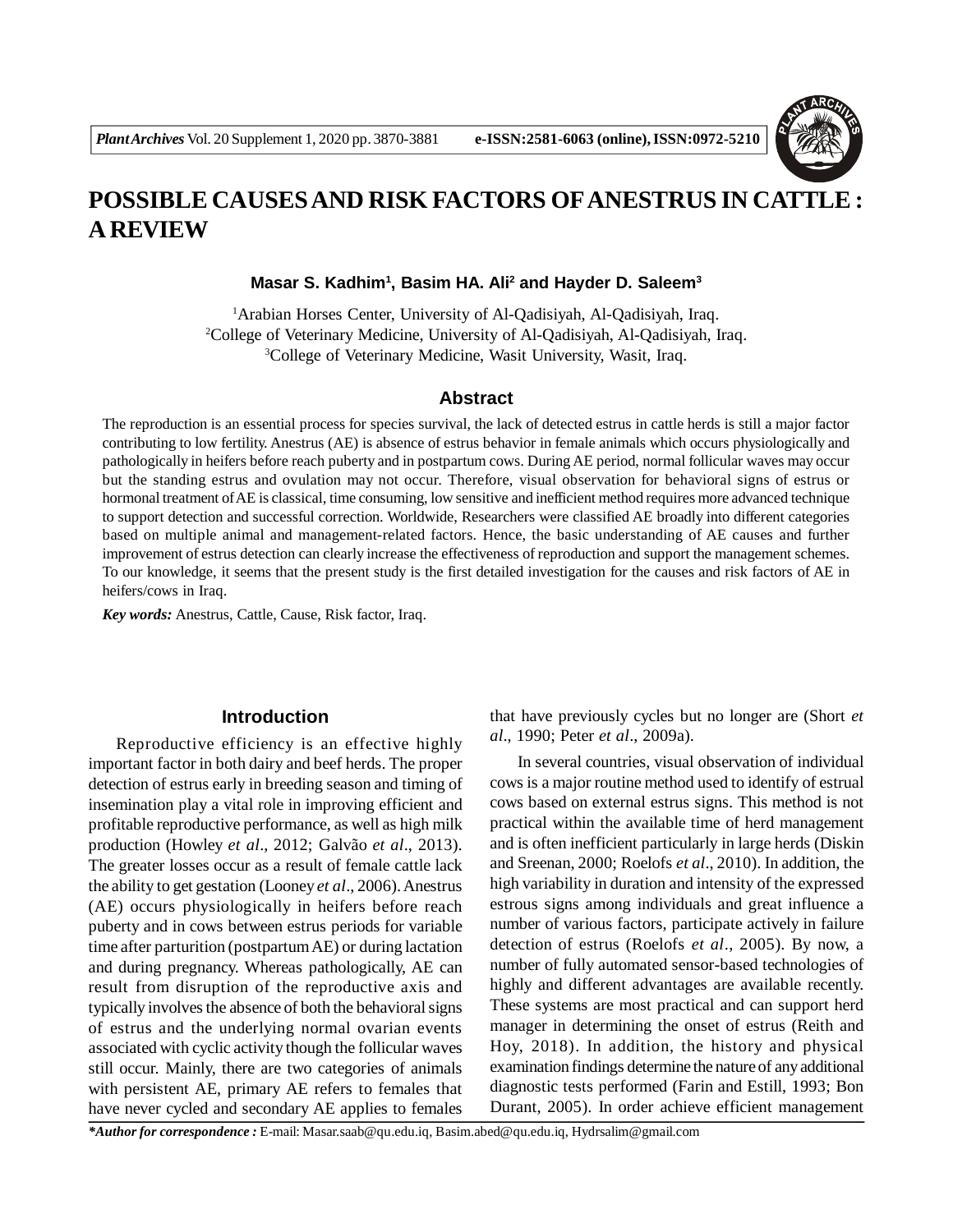strategies; this review article presents a brief overview for most probable causes and risk factors associated with AE in cattle in Iraq.

#### **Causes and Risk Factors**

#### **Management factors**

*Silent estrus* (SE)*:* In some herds, a few open cycling cows may contribute to the problem of SE, absence the signs of estrusal behavior, though the reproductive system undergoes a normally cyclicity. In SE that counted to be occurs in 10%-40% of different herds, a cow lack the known symptoms as it acting nervous and excitable, standing to be mounted and licking or sniffing (Finn and Gee, 1994). The failure of owner to detect of cow in estrus and characterization estrus behavior by visual observation with absence of accurate reproductive information doesn't properly provided a valid data about duration and intensity of estrus (Lopez *et al*., 2004a). However, bulls have the ability to know a SH cow that can still become pregnant. Therefore, vasectomised bull (teaser) can be used for detect of SH cow even it appeared without behavioral signs of estrus (Dawuda *et al*., 1989; Gordon, 2011). Moocal HEAT is a developed estrus tool that having the natural capability of bull to identify SE cows and sending the information straightly to owner phone about which cow is in heat and how strong it is (Kulatunga *et al*., 2017).

*Lameness:* The increased vulnerability of crossbred cows to certain diseases including lameness has been one of main reasons for decreasing of reproductive performance, production potential and increased culling rate of the affected cows (Sood *et al*., 2009; Olechnowicz and Jaskowski, 2011). Garbarino *et al*., (2004) reported that delay in ovarian activity in earlier postpartum is correlated with lameness; whereas, Alawneh *et al*., (2011) detected the lame cows took 12 days longer to get pregnant compared with their non-lame counterparts. However, Morris *et al*., (2011) reported that there was a graded effect ranged from 21% lame cows failed to express estrus and 29% with absence of ovarian activity. These findings suggested that intrinsic changes and husbandry practices can affect on periparturient animals (Blowey, 2005). Reduced animal management is of importance as it having marked impacts on animal reproduction. Very slippery surface may cause gait's abnormality due to the vascular stasis and poor horn damage. Webster, (2002) confirmed that the sole hemorrhage increased significantly in heifers transferred into cubicles before calving. To enhance infertility and estrus expression, adequate loafing areas may of great support (Leonard *et al*., 1996).

*Milk production:* Expression of estrus can be altered obviously during the period of high milk yielding due to totally an unknown mechanism. Lopez *et al*., (2004b) detected that there a negative association the period and duration of estrus expression and milk productivity. López-Gatius *et al*., (2008) showed that the previous AE and late stage of lactation in dairy cows can have negative and positive effects, respectively, on the response of clinical AE to specific treatment. Based on walking activity and milk progesterone profiles, Ranasinghe *et al*., (2010) determined that the high milk yields were associated with the incidence of silent ovulation and impaired reproductive performance.

*Endocrine hormones:* Many studies suggested that the endocrine balances are required to support the normal estrus and to re-establishment of fertility after calving (Bridges *et al*., 2010). In cattle, estrus expression stimulated by sufficient secretion of endogenous estradiol can provoke the standing response. It was found that the high concentration of estradiol at the end of pregnancy may make a cow refractory or fail to display estrus in the subsequent normal ovulation and hypothesized that progesterone treatment prior to the first postpartum ovulation can re-sensitize the brain and allow for estrus to be expressed (Woody *et al*., 1967; Edwards *et al*., 1968). Nonetheless, Kyle *et al*., (1992) reported that the administration of progesterone early postpartum did not increase the proportion of cows expressing estrus at the first ovulation. Concerning to other hormones, the using of gonadotropin releasing hormone (GnRH) can cause leuteal hormone (LH) releasing in an estrus range cows and treatment with 1,000 or 2,000 IU pregnant mare serum gonadotropin (PMSG) can initiate the ovarian activity (Wettemann *et al*., 1982). Although the secretion of LH can be inhibited by estradiol it reported that the increased number of pulses of small amounts of LH alone is sufficient to induce follicular maturation in AE, resulting in ovulation and formation of a corpus luteum with normal function and an inadequate frequency of the pulsatile release of LH causes failure of normal preovulatory follicular development in AE animals (McNeilly *et al*., 1982; Imakawa *et al*., 1986). Therapeutic protocols using progesterone/progestogen (P4) releasing devices associated with estradiol benzoate can increase the pregnancy rates in AE postpartum cows (Baruselli *et al*., 2004).

Changes in metabolic hormones correspond to the time from calving to resumption of cyclicity are of importance. To date, two hormones have been analyzed, growth hormone (GH) and insulin-like growth factor-I (IGF-1), (Crowe, 2008). Many studies indicated that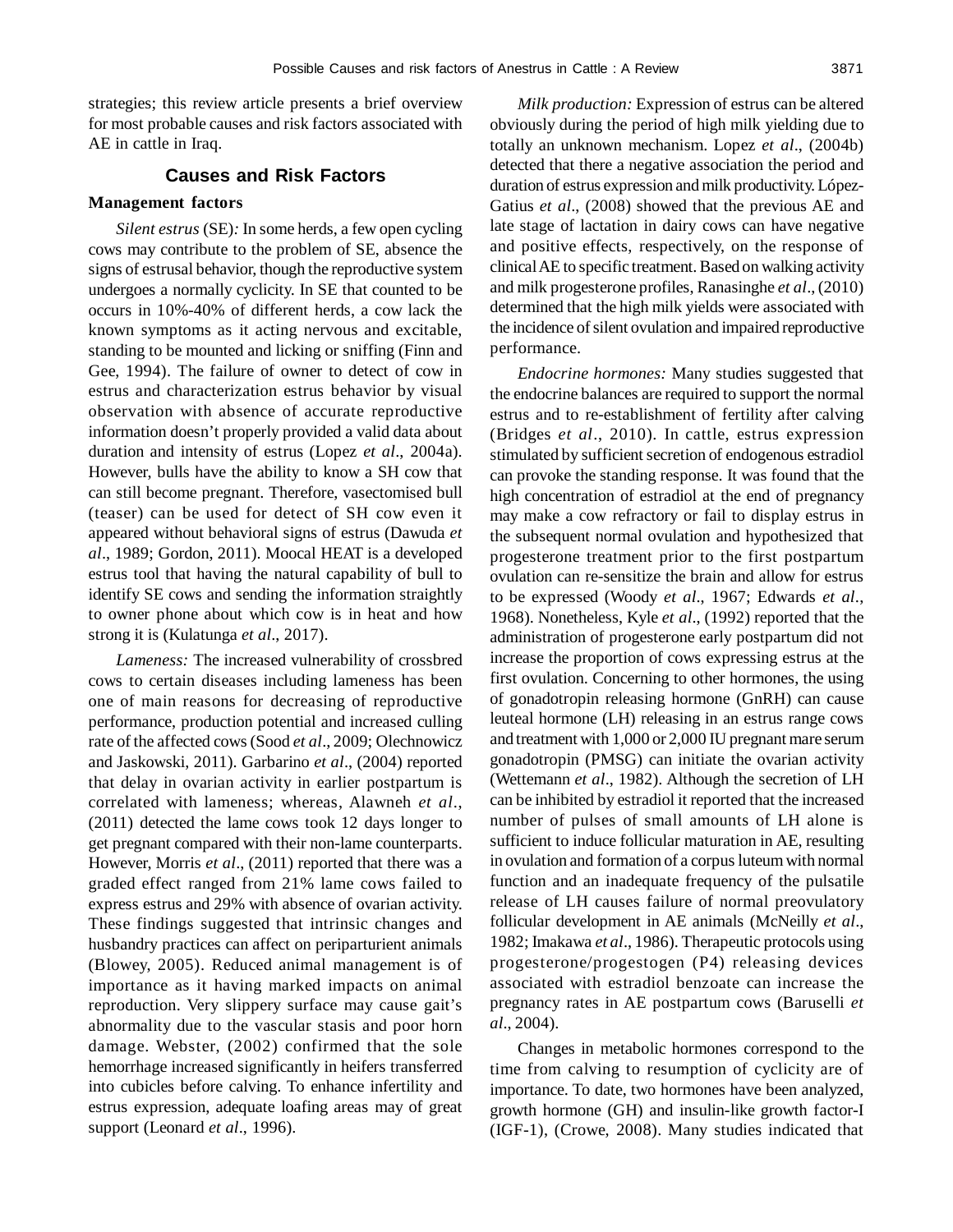maintenance of cattle on lower levels of energy intake increases the levels of GH and suppresses levels of IGF-I (Haspolat *et al*., 2007). Thus, the chronic restriction of energy intake affects GH and IGF-I in apposite fashions. It was of interest to determine whether the levels of these hormones would be useful indicators of when cows would resume cycling. Under the control of GH, synthesis of IGF-I have been modulated (Schneider *et al*., 2010). Analysis revealed that postpartum interval was negatively associated with IGF-I for cows maintained on the lowest levels of energy. In simplistic terms, when energy intake is low, cows with high levels of IGF-I will likely resume cycling sooner than most of the cows with low levels of IGF-I (Roberts *et al*., 1993). However, other studies demonstrated that the levels of IGF-I are not as consistent for predicting postpartum intervals as high levels are. Hence, measuring of circulating IGF-I levels is probably not acceptable as a management tool for predicting the length of postpartum interval and incidence of anestrus (Zurek *et al*., 1995; Chagas *et al*., 2006).

## **Congenital factors**

Congenital abnormality is one of the most economic burdens to the herd's owner because the birth of congenital calf is usually accompanied by dystocia and it may causes severe damage for internal and external genitalia during parturition. Furthermore, every abnormal calf is one less replacement for cows that leave the herd and is mostly infertile (Purohit and Mehta, 2006). It is assumed that all congenital abnormalities are not genetically initiated and they attributed to other causes including the interaction of genes and the environment, environment factors alone, vitamin deficiency, poisons and diseases (Herschler *et al*., 1962; Berglund, 2008). There a definite association of certain types of abnormalities with specific breeds, between sire and number of abnormal animals born, abnormal gestation length and twining were demonstrated (Mulvihill, 1972; Gentile and Testoni, 2006). However, congenital abnormalities may affect a particular part of the body like the skeletal system, skin and hair, head and thorax, udder and teat and reproductive system, or compromised more one (Leipold *et al*., 1993; Agerholm *et al*., 2001). Among reproductive system, there many congenital abnormalities are described in female cattle such as:

*Freemartinisim:* It's abnormality intersexual form among cattle herds. Freemartin is a XX/XY chimeras result from fusion of the chorioallantoic circulation of twin male and female fetuses, with subsequent interchange of leukocytes and masculinization of the female twin (Ladds, 1993). Typically, freemartin female has an extreme ovarian hypoplasia and nearly complete absence of the tubal genitalia but the external genitalia seem to be normal or slightly differed (Palmieri *et al*., 2011; Esteves *et al*., 2012). It is assumed that 11 out of 12 such cotwins to males are freemartins (Agarwal *et al*., 2005). In cattle, female calf born twin to a male is considered to be sterile and must be detected earlier in order to culling it. Nonetheless, some freemartins born singleton may identify as a normal calves because its co-twin has been dead in uterus (Horton *et al*., 1980; Esteves *et al*., 2012).

*Ovarian hypoplasia:* It's a rare condition characterized by incomplete ovarian development wherein the affected ovary or part of the ovary completely lacks follicles (Akkoyunlu *et al*., 2014). Based on their morphology, three types of ovarian hypoplasia described are total, partial and transitional (Settergren, 1997). A number of etiologies have been suggested for ovarian hypoplasia include autosomal dominant genes, autosomal recessive genes resulting in different types of XX gonadal dysgenesis and X chromosomal abnormalities (Simpson and Rajkovic, 1999).

#### **Nutritional factors**

*Body condition:* There strongly correlates between the state of body condition and the reproductive events that greatly affect net income in calf/cow operation, which include calving difficulty and survival, weaning weight, milk production, calving interval, services per conception and postpartum interval (Wiltbank and Remmenga, 1982; Sanz *et al*., 2004). The early resumption of estrus cycles following calving is meaningful for high reproductive efficiency in both year round and seasonally calving herds (Rhodes *et al*., 2003). In pastured cows, high level of body's condition is significantly reduces of estrus/ovulation intervals and resuming estrus cycles before the breeding season (Reist *et al*., 2000). In the last trimester of pregnancy and in early lactation, balanced diet to beef heifers/cows is critical due to the great increases of nutritional demands (Freetly *et al*., 2000). Obviously, pregnancy rate in cattle influences by state of body condition at calving and level of feeding particularly during the first 20 days postpartum (Rae *et al*., 1993; Buckley *et al*., 2003).

*Energy:* Many studies confirmed that the reduced energy in forage is a primary cause of delayed cattle puberty, suppressed estrus and ovulation and low conception (Schillo, 1992; Abeygunawardena and Dematawewa, 2004; Pradhan and Nakagoshi, 2008). Balanced energy can reflect on the variation between the consumed energy and that consumed for milk production and maintenance. In many studies, it confirmed that the negative energy balance increases the interval to first ovulation after calving (Beam and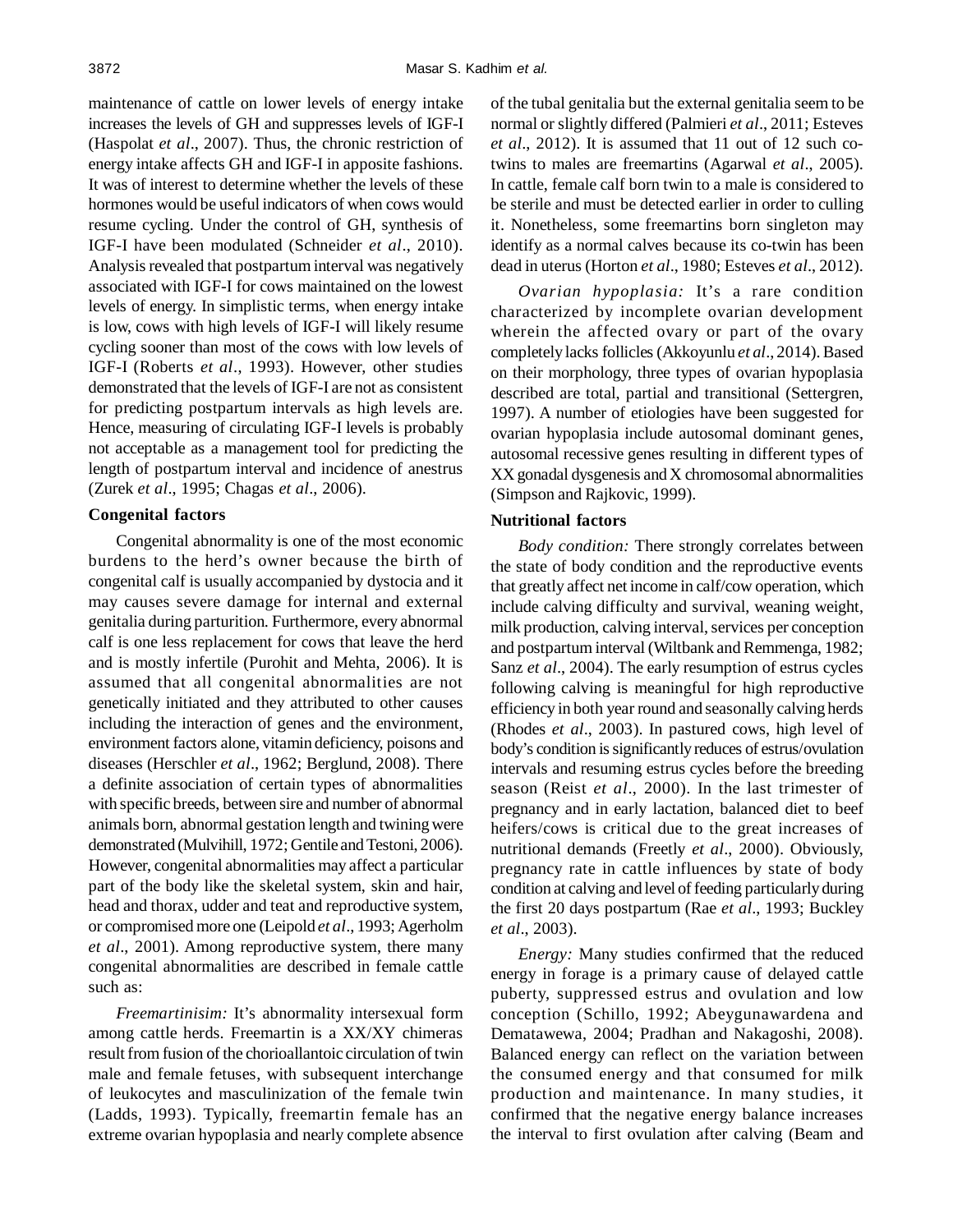Butler, 1999; Butler, 2000). Practically, the accurate measurement of balanced energy is not possible; however, the better signals can be reflected in depending on the physiological indicators of metabolic status (Brosh *et al*.,

*Protein:* In many instances with warm or cool-season perennial forages, there is inadequate crude protein (Griffin *et al*., 1980; Moore *et al*., 2004). In forage having a crude protein below 7%, dry mater intake may decline rapidly due to a reduction of rumen nitrogen and depression of microbial activity (Funston, 2008). Silent estrus, weak offspring, premature parturition, fetal reabsorption and low conception are the main consequences of low protein intake (Bearden and Fuquay, 1992). Nitrogen is the building block of proteins in feeds and forages, which receives more attention as a component of nutrient plans on cattle herds and potential ammonia emissions (Chaturvedi, 2005). Sinclair *et al*., (2000) reported that there were interactions between the nitrogen metabolism and fertility in cattle and the development of oocystes recovered from heifers offered diets differing in their rate of nitrogen release in the rumen. Before or after calving, feeding excessive amounts of nutrients must bewared because the excess body condition can reduce the performance of reproductive organs and calving in these animals is more difficult than those with moderate body condition (Beever, 2006). During early gestation and breeding season, suppressed fertility can occur in animals receiving inadequate supply of energy though there is sufficient amount of protien (Elrod and Butler, 1993; Rajala-Schultz *et al*., 2001). As documented in dairy literature, it is well known that the overfeeding protein can negatively affect on rumen activity and reproduction (Santos *et al*., 2011).

2002).

*Minerals:* The normal metabolic processes in animal depend on different elements and their deficiency cause hypothalamic-pituitary-ovarian, oogenesis and follicular genesis disorders ultimately extend the postpartum anestrus period in cows (Ali *et al*., 2014). These elements play a direct and indirect relationship with production and reproduction, normal growth, overall metabolism (Nocek *et al*., 2006). Requirement for these components is very low in amount, so that, deleterious effects in health may be seen due to imbalance supplementation of these elements (Ahuja and Parmar, 2017). During periparturient period, mineral imbalance of minerals either have negative impacts on subsequent fertility, or solely associated with milk fever, metabolic disorders, vulval discharges, weak calf syndrome, abortion, dystocia and retention of fetal membranes (Husband *et al*., 2006; Overton and Yasui, 2014; Yasothai, 2014). Calcium (Ca), phosphorus (P), potassium (K), sodium (Na), magnesium (Mg), copper (Cu), manganese (Mn), selenium (S) and zinc (Zn) are of variable importance for reproductive performance (Siciliano-Jones *et al*., 2008).

In dairy herds, sub-clinical and clinical incidence of hypocalcaemia can associate with many disorders of varied degree according to severity of losses (Kelly and Whitaker, 2001). Muscle contraction is one of the main functions of Ca. Chronic reduction in serum Ca can result in decrease of rumen functions, ketosis, impaired uterine involution and poor fertility (Esslemont and Peeler, 1993; Wilde, 2006). In the body, P considers as the second most abundant mineral, which required for normal growth and efficient use of feed by the rumen microorganisms. In dairy cows, impairment sexual behavior, failure of estrus, silent or irregular estrus in heifers, delayed onset of puberty, delayed sexual maturity and inactive ovaries and low conception rates are the most common sequelaes related to the reproductive performance (Lopez *et al*., 2004a; Tallam *et al*., 2005). Excess K and Na in diets may lead to a slight alkalinity of blood which reduce the activity of parathyroid hormone that responsible on controlling of Ca absorption from the diet or resorption from bone, as well as stimulate the vitamin D production from the kidney (Horst *et al*., 1994; Silver *et al*., 1999). Furthermore, the potential roles of parathyroid hormone in modulation and supporting of normal bovine sexual behavior have been demonstrated (Stewart *et al*., 1993). Mg deficiency can reduce the responsiveness of kidney to parathyroid hormone. Also, physiological signs of estrus in cows do not appear unless there is an optimal level of this hormone (Fontenot *et al*., 1989; Goff, 2008). Deficiency of Cu is found to be associated with decrease conception rate and anestrus, low fertility with delayed or depressed estrus, early embryonic death, increase chance of retained and necrosis of placenta (Muehlenbein *et al*., 20001; Ahola *et al*., 2004; Griffiths *et al*., 2007). Zn has a significant role in early return of postpartum estrus, speeding return to normal reproductive function and in the repair and maintenance of reproductive functions (Green *et al*., 1998). Whilst, Zn deficiency can result in failure of implantation reduction in litter size, lower conception rate and delayed puberty (Boland *et al*., 2003). A positive correlation has been found for Cu and Zn with the reproductive hormones particularly estradiol and progesterone (Akhtar *et al*., 2009; Formigoni *et al*., 2011). The organic and inorganic forms of Cu, Mn, Se and Zn have a significant role in increasing the conception rates and days to first service, as well as improving of fertility in the months prior to insemination during lactation (Ballantine *et al*., 2002). In sufficient cobalt levels, there may be a sub-optimal conditioning of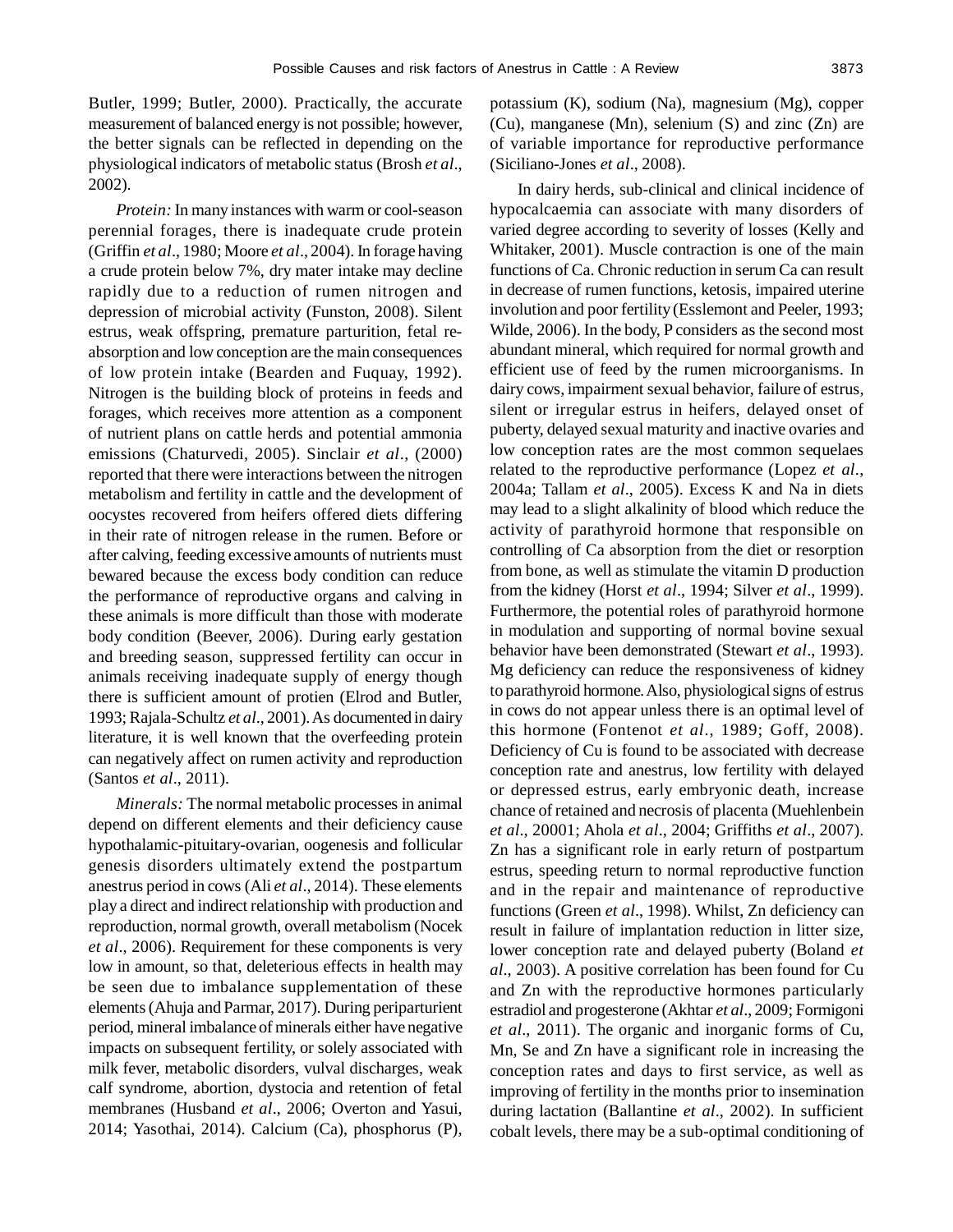the offspring, reduced fertility, irregular estrous cycle, decreased conception rate, delayed uterine involution and increased the early calf mortality (Heinrichs, 1996; Arthington, 2002).

*Vitamins:* C, D, E and B are the most important vitamins that either being available in common feeds or synthesized by the body (Schwab *et al*., 2006). Under natural condition, the levels of these vitamins in normally maintained. Deficiency of vitamin A occurs naturally in cows consuming low quality forages and crop residues, or grazing dry winter range (McDowell, 1996; Weiss, 1998). The role of vitamin A in reproduction and embryo development has been reviewed previously (Clagett-Dame and DeLuca, 2002) whereas, supplementation of this vitamin in pre and postpartum period can increase the conception rate (Hess, 2000). Also, the rate of estrus detection following prostaglandin treatment was about twice as high for the high vitamin A group as for the control group (Tharnish and Larson, 1992). Vitamin D is involved with Ca and P homeostasis and immunity. Although cattle that fed hay/sun-dried forages and exposed to sunlight can synthesize appreciable quantities of vitamin D, requirements are not defined for adult cows (Batajoo and Shaver, 1994; Weiss, 1998). However, total confinement of cows that limited exposure to sunlight and increased reliance on silage may reduce the amount of vitamin D that is synthesized by the cows and consumed in the basal diet (Hurley and Doane, 1989; Fox and Tylutki, 1998).

Vitamin E deficiency during peripartum period impairs immune function in dairy cows. It plays an important role in birth process of females, maintaining reproductive performance and plummeting periparturient disorders in cattle (Khan *et al*., 2014). Prepartum vitamin E supplementation has been depicted to decrease the incidence the postpartum anestrus, metritis and retained fetal placenta (Arechiga *et al*., 1994). In general, vitamin E and Se (E-Se) can enhance of cell viability, immune response and muscular contraction leading to early involution of uterus (Baldi, 2005). Oral administration of E-Se to anestrus animal is more beneficial in decreases of lipid peroxidation and increasing of antioxidant status (Nayyar and Jindal, 2010). Injection of E-Se can increase the fertility in cattle that did not become pregnant at first service (Aréchiga *et al*., 1998). Feeding supra-nutritional levels of E-Zn could be a better nutritional strategy for improving of fertility (Wilde, 2006). Maintaining adequate vitamin  $B_{12}$  status benefits both the dam and offspring (Balamurugan *et al*., 2017). It is well known that ruminal bacteria can synthesize B vitamins including folic acid and  $B_{12}$ . In many previous studies, the findings have been shown that the supplementation of folic acid and vitamin  $B_{12}$  together improved energy balance in postpartum cows (Gagnon *et al*., 2015; Li *et al*., 2016). Also, a higher percentage of easy calving and an earlier first breeding date were observed in multiparous cows receiving additional amounts of both vitamin  $B_{12}$  and folic acid (Balamurugan *et al*., 2017).

## **Pathologic factors**

*Pyometra:* It is an acute condition characterized by presence of pus in uterus as a result of either persistent existence of corpus luteum on ovary and interruption of the estrus cyclein a cow, or transmission of infection form infected bull by bacterial or parasitic pathogens to a cow during insemination (Földi *et al*., 2006; Sheldon *et al*., 2006). Actually, there is a relationship between uterine infection and failure to ovulate and prolonged luteal phases (Sheldon *et al*., 2008). Generally, the drug of choice is administration of prostaglandin  $F_2\alpha$  (PGF<sub>2</sub> $\alpha$ ) or its analogues at normal luteolytic doses for once. Expulsion of exudates and bacteriologic clearance of the uterus follows in about 80% of treated cases and most treated cows may be expected to conceive within 3-4 inseminations. In approximately 20% of first-non respond cases,  $PGF_2\alpha$  may need to be repeated (Galvão *et al.*, 2009; Larson, 2016; Ahmadi *et al*., 2018). Intrauterine treatment with 500mg cephapirin can improve reproductive performance of cows in particularly those that had a history of retained fetal placenta, dead calf and vulval discharges (McDougall, 2001). However, the best strategy for treatment of bovine pyometra is the administration of both  $\mathrm{PGF}_2\alpha$  and intrauterine or injection of antibiotic (Metronidazole, oxytetracycline, cephalexin), (Stephens and Slee, 1987; Bhat and Bhattacharyya, 2012).

*Mummy:* It is an uncommon gestational accident in most domestic species due to intra-uterine death of fetus commonly at fourth, fifth, or sixth month of gestation (Jana and Ghosh, 2014). Bovine fetal mummification (BFM) has an incidence of less than 2%. Although, the exact outcome for occurrence of early BFM is unpredictable, it may influence by many factors such as the number of fetuses, stage of gestation at fetal death, differences in pregnancy between species and fetal mortality (Lefebvre *et al*., 2015). In cows experienced a similar events in a previous gestation, there is an increased risk for frequent incidence of condition (Roberts, 1986). Also, BFM occur usually post the 70s day of gestation, particularly from the third to eighth month, without any concomitant symptoms for opening of cervix and luteolysis of corpus luteum (Lefebvre, 2015). BFM can be suspected when the owner observe that the pregnant cow is having a less unusually abdomen at the given stage of pregnancy, with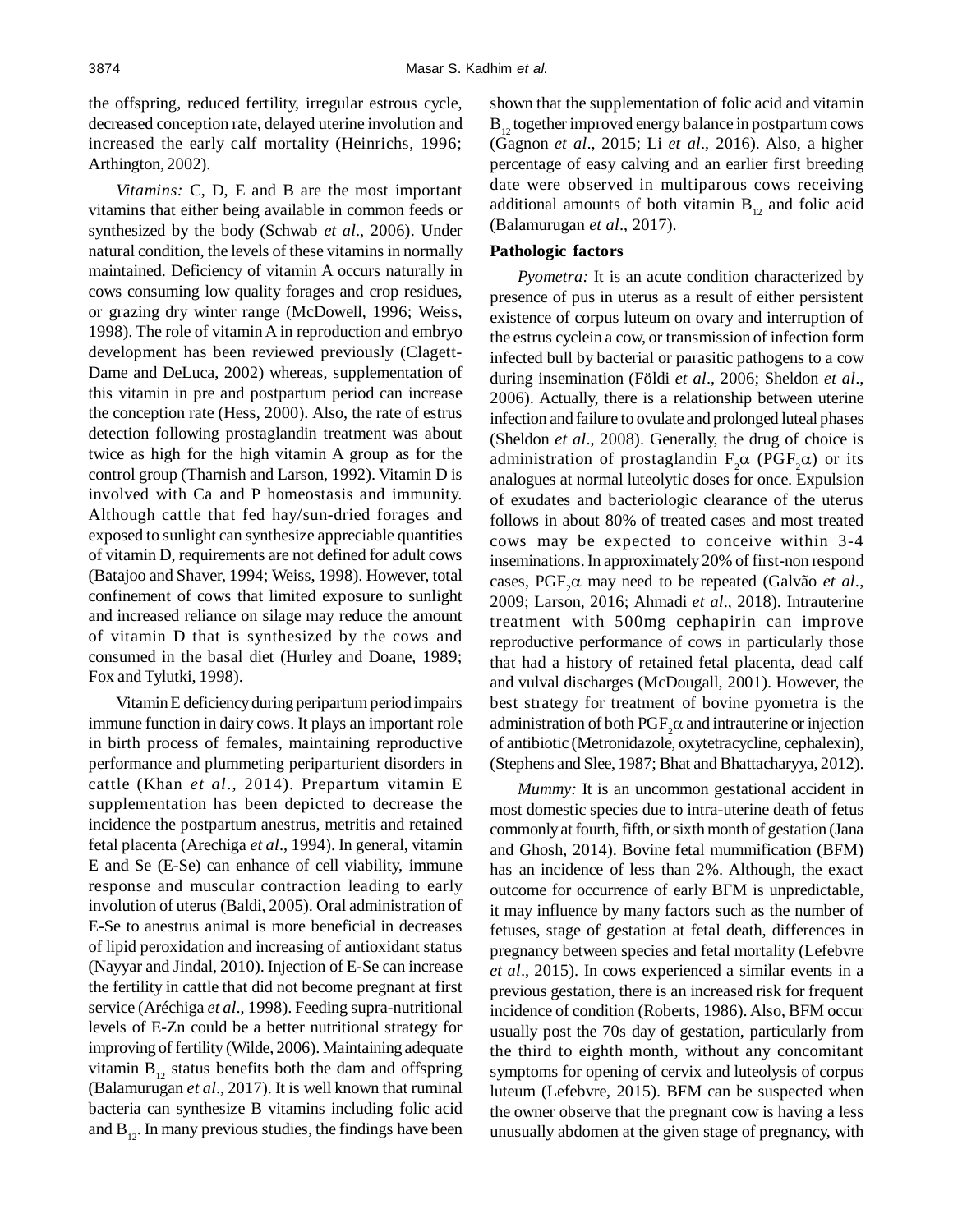absence of systemic or other type of illness (Azizunnesa *et al*., 2009; Lefebvre *et al*., 2009). Trans-rectal palpation and ultrasonography can be applied to detect the mummified fetus as a compact, firm, immobile mass without placental fluid or placentomes (Kumar *et al*., 2017). Injection of prostaglandins such as  $PGF_2\alpha$  are the primary and most effective drug for BFM; however, the treated cow should be assessed at the  $5<sup>th</sup>$  day post injection to evaluate the existance of corpus luteum, dilation of cervix and mummy in vagina (Krishan, 2015; Parmar *et al*., 2016). Surgical intervention may be advised when the injection of prostaglandin fails to expel of the mummified fetus (DESAI *et al*., 2017).

*Anovulatory defects:* Typically, ovulation occurs normally in cows 10-12 hours post the end of estrusal behavior and 18-26 hours post the ovulatory luteinizing hormone peak. During periods of estrus and diestrus, though a number of follicles are developed, only one or rarely two is ovulate (Cavalieri *et al*., 1997; Esterman, 2010). The consequences of anovulatory defects are either the oocyte is not liberated too late so that the fertilization is failed (delayed ovulation), or else the oocyte has aged and is not capable of normal development (anovulation). However, endocrine deficiency or imbalance and mechanical factors are the main causes of ovulatory defects (Veiga-Lopez *et al*., 2006; Abraham, 2017). In delayed ovulation, the hormone that plays a big role in failure of fertilization and for delayed ovulation is luteinizing hormone. This condition cannot be detected easily since the ovaries must be palpated sequentially (Viker *et al*., 1989). Anovulation is a state characterized by lack of ovulation leading to either cystic ovarian disease or true anestrus (Wiltbank *et al*., 2002). Trans-rectal palpation and ultrasonography can be used to detect follicles persistence longer than suspected. Treatment can be directed towards ensuring that ovulation occurs at the next estrus and GnRH hormone that indicated for delayed ovulation (Fricke *et al*., 1989; Hanzen *et al*., 2000).

*Cystic ovary:* Ovarian cysts are defined as follicular structures of greater than 2.5cm in diameter and persist for at least 10 days in the absence of a corpus luteum (Peter, 2004). Ovarian dysfunction such as cysts occurs mostly in earlier period of postpartum when there is a transition from the non cyclic condition during pregnancy to the establishment of regular cyclicity (Smith, 2014; Abraham, 2017). Generally, these dysfunctions are developed as a result of disturbances in hypothalamic pituitary ovarian axis due to multiple factorial causes, in which, environmental, phenotypic and genetic factors are involved (Garverick, 1997; Peter, 2004). Based on their types, ovarian cysts are classified to follicular and luteal cysts. Follicular cysts defined as a follicular structures found on ovary with absence of luteal tissue, contain fluid of many components (insulin, progesterone and estradiol) and affects on estrus cycle of the animal (Kesler *et al*., 1980; Youngquist and Threlfall, 2007). As long as the cysts existed, most cows remains anestrus (Vanholder *et al*., 2006). Luteal type is defined as an enlarged ovary with one or more cysts that contain a high level of progesterone. The incidence of luteal ovarian cyst that associated with infertility and mucometra, increases with age and most often affects cows with high milk production (Peter *et al*., 2009b).

*Repeat breeder:* This term describes a normal cyclic cow without clinical abnormalities but failures to be fertilized post 3-4 inseminations. Multiple factors, which varied from animal to animal and from herd to herd, are responsible on this condition such as infectious, managemental, anatomical and hormonal factors (Jagir *et al*., 2009). Therefore, diagnosis can be implemented by vagnial examination, rectal palpation, ultrasonography and history data of cow (Stevenson *et al*., 1990). Uterine lavage with administration of  $\mathrm{PGF}_2\alpha$  is the best preferable method for treatment of repeat breeder. Conception rate in repeat breeder cows can be significantly increased by administration of Gonadotropin-releasing hormone (GnRH) (Meethal and Atwood, 2005).

#### **Conclusions and Recommendations**

AE is a multi-factorial reproductive condition affects on large and small domestic animals resulting in effective losses particularly in dairy herds. Mainly, AE is classified as primary and secondary when occurs in heifers and postpartum cows, respectively. Following some hormonal therapy, reproductive performance of AE cows can equivalent to these cows that have resumed estrous cycles in herds with greater estrous detection rates. Response to any therapeutic strategy was appeared to be based on those factors that influence depth of estrus. Accurate evaluation for the causes and risk factors of AE will require further studies. For a better management, there a number of steps that must be followed in order to prevent further economic losses are the early and active diagnosis with following a suitable therapeutic system.

## **References**

- Abeygunawardena, H. and C.B. Dematawewa (2004). Prepubertal and postpartum anestrus in tropical Zebu cattle. *Animal Reproduction Science.*, **82:** 373-387.
- Abraham, F. (2017). An Overview on Functional Causes of Infertility in Cows. *JFIV Reprod Med Genet.,* **5(2):** 203.
- Agarwal, S.K., S.K. Singh and R. Rajkumar (2005). Reproductive disorders and their management in cattle and buffalo: A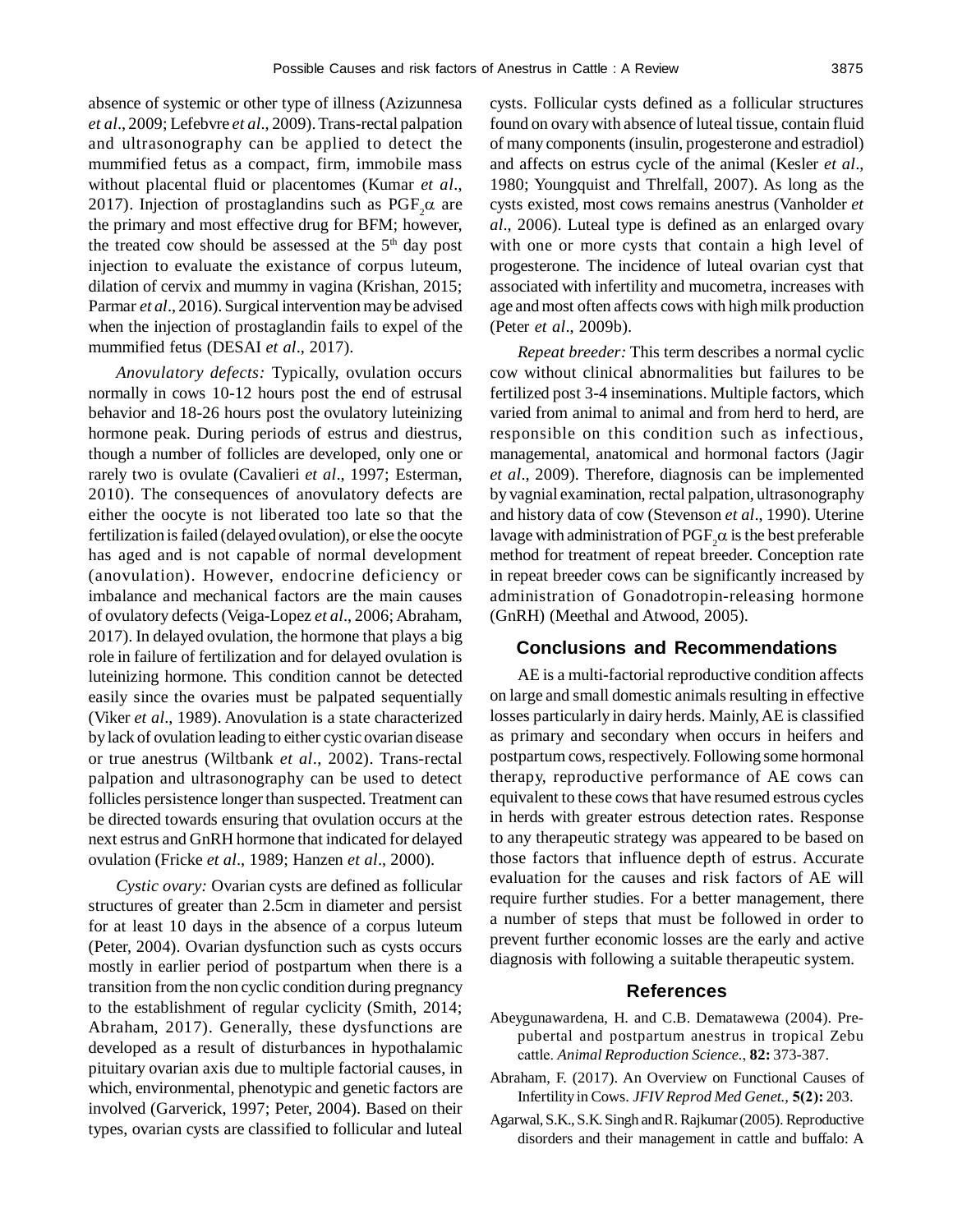review. *Indian Journal of Animal Sciences.*, **75(7):** 858.

- Agerholm, J.S., C. Bendixen, O. Andersen and J. Arnbjerg (2001). Complex vertebral malformation in Holstein calves. *Journal of Veterinary Diagnostic Investigation.*, **13(4):** 283-289.
- Ahmadi, M.R., A. Mogheiseh, A., Mirzaei, S. Nazifi and E. Fallah (2018). Treatment of cows with clinical endometritis III as cows affected by pyometra-Non antibiotic treatment of severe clinical endometritis. *Asian Pacific Journal of Reproduction.,* **7(4):** 185.
- Ahola, J.K., D.S. Baker, P.D. Burns, R.G. Mortimer, R.M. Enns, J.C. Whittier and T.E. Engle (2004). Effect of copper, zinc and manganese supplementation and source on reproduction, mineral status and performance in grazing beef cattle over a two-year period. *Journal of Animal Science.*, **82(8):** 2375-2383.
- Ahuja, A.K. and D. Parmar (2017). Role of minerals in reproductive health of dairy cattle: a review. *International Journal of Livestock Research.*, **7:** 16-26.
- Akhtar, M.S., A.A. Farooq and M. Mushtaq (2009). Serum concentrations of copper, iron, zinc and selenium in cyclic and anoestrus Nili-Ravi buffaloes kept under farm conditions. *Pakistan Veterinary Journal.*, **29(1):** 47-48.
- Akkoyunlu, G., F. Tepekoy, A. Bebiş and F. Uysal (2014). Bilateral total ovarian hypoplasia in a Holstein Friesian heifer. *Acta Histochemica.*, **116(8):** 1519-1521.
- Alawneh, J.I., R.A. Laven and M.A. Stevenson (2011). The effect of lameness on the fertility of dairy cattle in a seasonally breeding pasture-based system. *Journal of Dairy Science.,* **94(11):** 5487-5493.
- Ali, F., L.A. Lodhi, R. Hussain and M. Sufyan (2014). Oxidative status and some serum macro minerals during estrus, anestrous and repeat breeding in Cholistani cattle. *Pakistan Veterinary Journal.,* **34(4):** 532-534.
- Arechiga, C.F., O. Ortiz and P.J. Hansen (1994). Effect of prepartum injection of vitamin E and selenium on postpartum reproductive function of dairy cattle. *Theriogenology.*, **41(6):** 1251-1258.
- Aréchiga, C.F., S. Vázquez-Flores, O. Ortiz, J. Hernandez-Ceron, A. Porras, L.R. McDowell and P.J. Hansen (1998). Effect of injection of  $\alpha$ -carotene or vitamin E and selenium on fertility of lactating dairy cows. *Theriogenology.*, **50(1):** 65-76.
- Arthington, J.D. (2002). Mineral supplementation in the grazing cow herd. In Proceedings 13th Annual Florida Ruminant Nutrition Symposium (103-112).
- Azizunnesa, M., B.C. Sutradhar, B.C. Das, M.F. Hossain and M.O. Faruk (2009). A case study on Mummified Foetus in a heifer. *University Journal of Zoology*, *Rajshahi University*., **28:** 61-63.
- Balamurugan, B., M. Ramamoorthy, J. Ravi, G. Keerthana, K.M. Gopalakrishnan, S. Kharayat and K. Rahul (2017). Mineral an important nutrient for efficient reproductive health in dairy cattle. *Int. J. Environ. Sci. Technol.*, **6(1):** 694-701.
- Baldi, A. (2005). Vitamin E in dairy cows. *Livestock Production Science.*, **98(1-2):** 117-122.
- Ballantine, H.T., M.T. Socha, D.D. Tomlinson, A.B. Johnson, A.S. Fielding, J.K. Shearer and S.R. Van Amstel (2002). Effects of feeding complexed zinc, manganese, copper and cobalt to late gestation and lactating dairy cows on claw integrity, reproduction and lactation performance. *The professional Animal Scientist.*, **18(3):** 211-218.
- Baruselli, P.S., E.L. Reis, M.O. Marques, L.F. Nasser and G.A. Bó (2004). The use of hormonal treatments to improve reproductive performance of anestrous beef cattle in tropical climates. *Animal Reproduction Science.*, **82:** 479- 486.
- Batajoo, K.K. and R.D. Shaver (1994). Impact of nonfiber carbohydrate on intake, digestion and milk production by dairy cows. *Journal of Dairy Science.*, **77(6):** 1580-1588.
- Beam, S.W. and W.R. Butler (1999). Effects of energy balance on follicular development and first ovulation in postpartum dairy cows. *Journal of Reproduction and Fertility-Supplement.*, 411-424.
- Bearden, H.J. and J.W. Fuquay (1992). Nutritional Management. In: Applied Animal Reproduction. Prentice Hall, Englewood Cliffs, NJ. 283-292.
- Beever, D.E. (2006). The impact of controlled nutrition during the dry period on dairy cow health, fertility and performance. *Animal Reproduction Science.,* **96(3-4):** 212-226.
- Berglund, B. (2008). Genetic improvement of dairy cow reproductive performance. *Reproduction in Domestic Animals.*, **43:** 89-95.
- Bhat, F.A. and H.K. Bhattacharyya (2012). Management of metritis in crossbred cattle of Kashmir using oxytetracycline, ephalexin and Prostaglandin F2. *Indian Journal of Animal Research.*, **46(2)**.
- Blowey, R. (2005). Factors associated with lameness in dairy cattle. *In Practice.*, **27(3):** 154-162.
- Boland, M.B., J.G. Kelly and C. Schaffalitzky (2003). The Shaimerden supergene zinc deposit, Kazakhstan: a preliminary examination. *Economic Geology.*, **98(4):** 787- 795.
- Bon Durant, R.H. (2005). Venereal diseases of cattle: natural history, diagnosis and the role of vaccines in their control. *Veterinary Clinics: Food Animal Practice.*, **21(2):** 383-408.
- Bridges, G.A., M.L. Mussard, C.R. Burke and M.L. Day (2010). Influence of the length of proestrus on fertility and endocrine function in female cattle. *Animal Reproduction Science.,* **117(3-4):** 208-215.
- Brosh, A., Y. Aharoni and Z. Holzer (2002). Energy expenditure estimation from heart rate: validation by long-term energy balance measurement in cows. *Livestock Production Science.,* **77(2-3):** 287-299.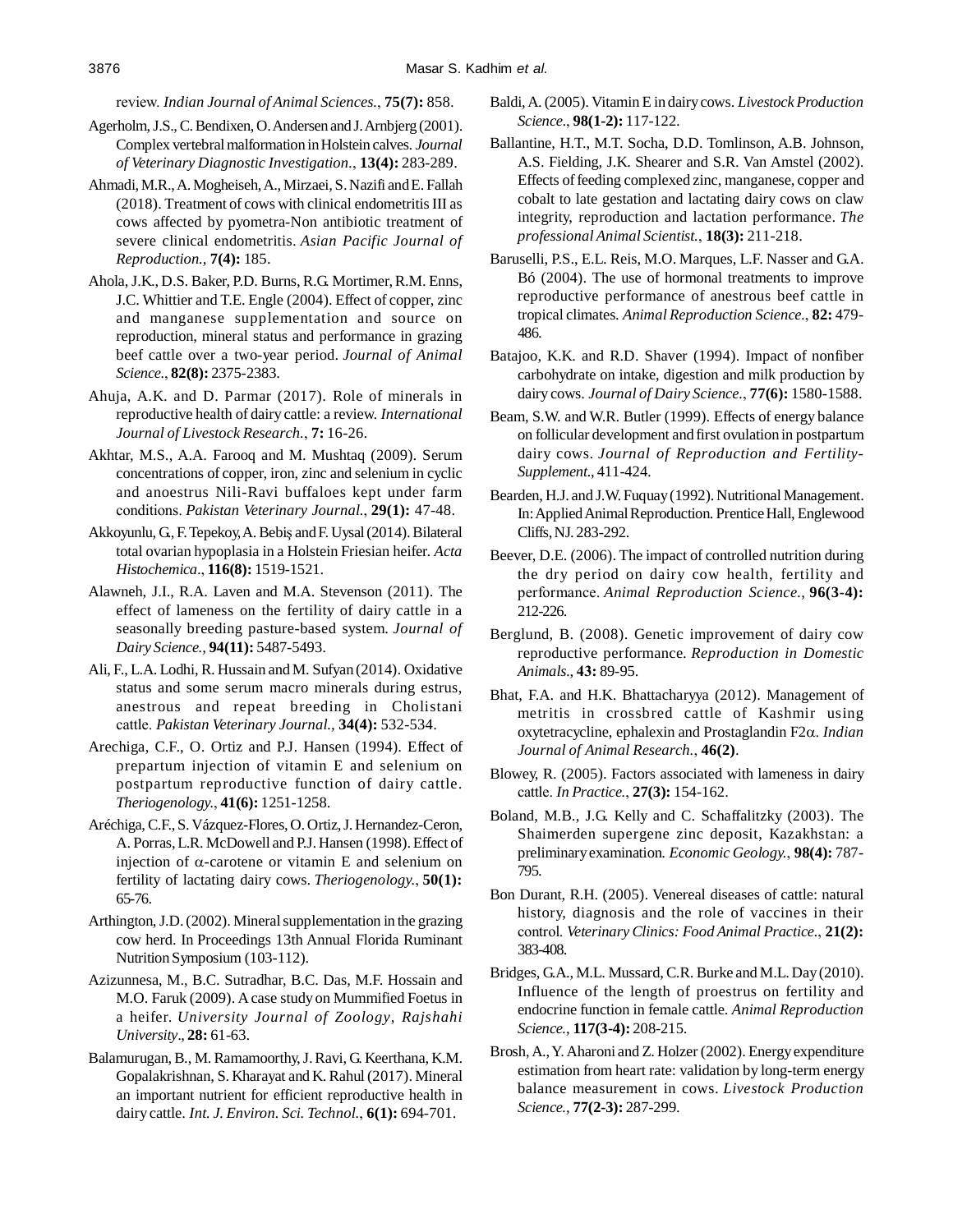- Buckley, F., K. O'sullivan, J.F. Mee, R.D. Evans and P. Dillon (2003). Relationships among milk yield, body condition, cow weight and reproduction in spring-calved Holstein-Friesians. *Journal of Dairy Science.*, **86(7):** 2308-2319.
- Butler, W.R. (2000). Nutritional interactions with reproductive performance in dairy cattle. *Animal Reproduction Science.*, **60:** 449-457.
- Cavalieri, J., I. Rubio, J.E. Kinder, K.W. Entwistle and L.A. Fitzpatrick (1997). Synchronization of estrus and ovulation and associated endocrine changes in *Bos indicus* cows. *Theriogenology.*, **47(4):** 801-814.
- Chagas, L.M., Rhodes, F.M., Blache, D., Gore, P.S., Macdonald, K.A. and Verkerk, G.A. (2006). Precalving effects on metabolic responses and postpartum anestrus in grazing primiparous dairy cows. *Journal of Dairy Science*, 89(6): 1981-1989.
- Chaturvedi, I. (2005). Effect of nitrogen fertilizers on growth, yield and quality of hybrid rice (*Oryza sativa* L.). *Journal of Central European Agriculture.*, **6(4):** 611-618.
- Clagett-Dame, M. and H.F. DeLuca (2002). The role of vitamin A in mammalian reproduction and embryonic development*. Annual review of nutrition.*, **22(1):** 347-381.
- Crowe, M.A. (2008). Resumption of ovarian cyclicity in post partum beef and dairy cows. *Reproduction in Domestic Animals.*, **43:** 20-28.
- Dawuda, P.M., L.O. Eduvie, K.N. Esievo and E.I. Molokwu (1989). Silent oestrus manifestation in Nigerian Bunaji Zebu cows. *Animal Reproduction Science.*, **21(2):** 79-85.
- Desai, S., T. Sutaria, H. Thumar, V. Solanki and P.V. Sharma (2017). Surgical Management of Fetal Mummification in HF Crossbred Cow. *Trends in Biosciences.,* **10(30):** 6402- 6403.
- Diskin, M.G. and J.M. Sreenan (2000). Expression and detection of oestrus in cattle. *Reproduction Nutrition Development.*, **40(5):** 481-491.
- Edwards, D.A., R.E. Whalen and R.D. Nadler (1968). Induction of estrus: Estrogen-progesterone interactions. *Physiology and Behavior.*, **3(1):** 29-33.
- Elrod, C.C. and W.R. Butler (1993). Reduction of fertility and alteration of uterine pH in heifers fed excess ruminally degradable protein. *Journal of Animal Science.*, **71(3):** 694- 701.
- Esslemont, R.J. and E.J. Peeler (1993). The scope for raising margins in dairy herds by improving fertility and health. *British Veterinary Journal.*, **149(6):** 537-547.
- Esterman, R. (2010). Evaluation of follicle development and pregnancy rates in yearling heifers and lactating cows of bos indicus  $\times$  bos taurus and bos taurus breeding that were synchronized with progestogen-based protocols. PhD thesis, University of Florida. 21-23.
- Esteves, A., R. Bage and R. Payan-Carreira (2012). Freemartinism in cattle. Ruminants: Anatomy, Behavior and Diseases. New York: Nova Science Publishers Inc, 99-120.
- Farin, P.W. and C.T. Estill (1993). Infertility due to abnormalities of the ovaries in cattle. *Veterinary Clinics of North America: Food Animal Practice.*, **9(2):** 291-308.
- Finn, D.A. and K.W. Gee (1994). The estrus cycle, sensitivity to convulsants and the anticonvulsant effect of a neuroactive steroid. *Journal of Pharmacology and Experimental Therapeutics.*, **271(1):** 164-170.
- Földi, J., M. Kulcsar, A. Pecsi, B. Huyghe, C. De Sa, J.M. Lohuis, and G.Y. Huszenicza (2006). Bacterial complications of postpartum uterine involution in cattle. *Animal Reproduction Science.*, **96(3-4):** 265-281.
- Fontenot, J.P., V.G. Allen, G.E. Bunce and J.P. Goff (1989). Factors influencing magnesium absorption and metabolism in ruminants. *Journal of Animal Science.*, **67(12):** 3445-3455.
- Formigoni, A., M. Fustini, L. Archetti, S. Emanuele, C. Sniffen, and G. Biagi (2011). Effects of an organic source of copper, manganese and zinc on dairy cattle productive performance, health status and fertility. *Animal Feed Science and Technology.*, **164(3-4):** 191-198.
- Fox, D.G. and T.P. Tylutki (1998). Accounting for the effects of environment on the nutrient requirements of dairy cattle. *Journal of Dairy Science.*, **81(11):** 3085-3095.
- Freetly, H.C., C.L. Ferrell and T.G. Jenkins (2000). Timing of realimentation of mature cows that were feed-restricted during pregnancy influences calf birth weights and growth rates. *Journal of Animal Science.*, **78(11):** 2790-2796.
- Fricke, P.M., J.N. Guenther and M.C. Wiltbank (1998). Efficacy of decreasing the dose of GnRH used in a protocol for synchronization of ovulation and timed AI in lactating dairy cows. *Theriogenology.*, **50(8):** 1275-1284.
- Funston, R. (2008). Nutrition and reproduction interactions. Proceedings, Applied Reproductive Strategies in Beef Cattle, 28-29.
- Gagnon, A., D.R. Khan, M.A. Sirard, C.L. Girard, J.P. Laforest and F.J. Richard (2015). Effects of intramuscular administration of folic acid and vitamin B12 on granulosa cells gene expression in postpartum dairy cows. *Journal of Dairy Science.*, **98(11):** 7797-7809.
- Galvão, K.N., P. Federico, A. De Vries and G.M. Schuenemann (2013). Economic comparison of reproductive programs for dairy herds using estrus detection, timed artificial insemination, or a combination. *Journal of Dairy Science.*, **96(4):** 2681-2693.
- Galvão, K.N., M. Frajblat, S.B. Brittin, W.R. Butler, C.L. Guard, and R.O. Gilbert (2009). Effect of prostaglandin F2 $\alpha$  on subclinical endometritis and fertility in dairy cows. *Journal of Dairy Science.*, **92(10):** 4906-4913.
- Garbarino, E.J., J.A. Hernandez, J.K. Shearer, C.A. Risco and W.W. Thatcher (2004). Effect of lameness on ovarian activity in postpartum Holstein cows. *Journal of Dairy Science.*, **87(12):** 4123-4131.
- Garverick, H.A. (1997). Ovarian follicular cysts in dairy cows. *Journal of dairy Science.*, **80(5):** 995-1004.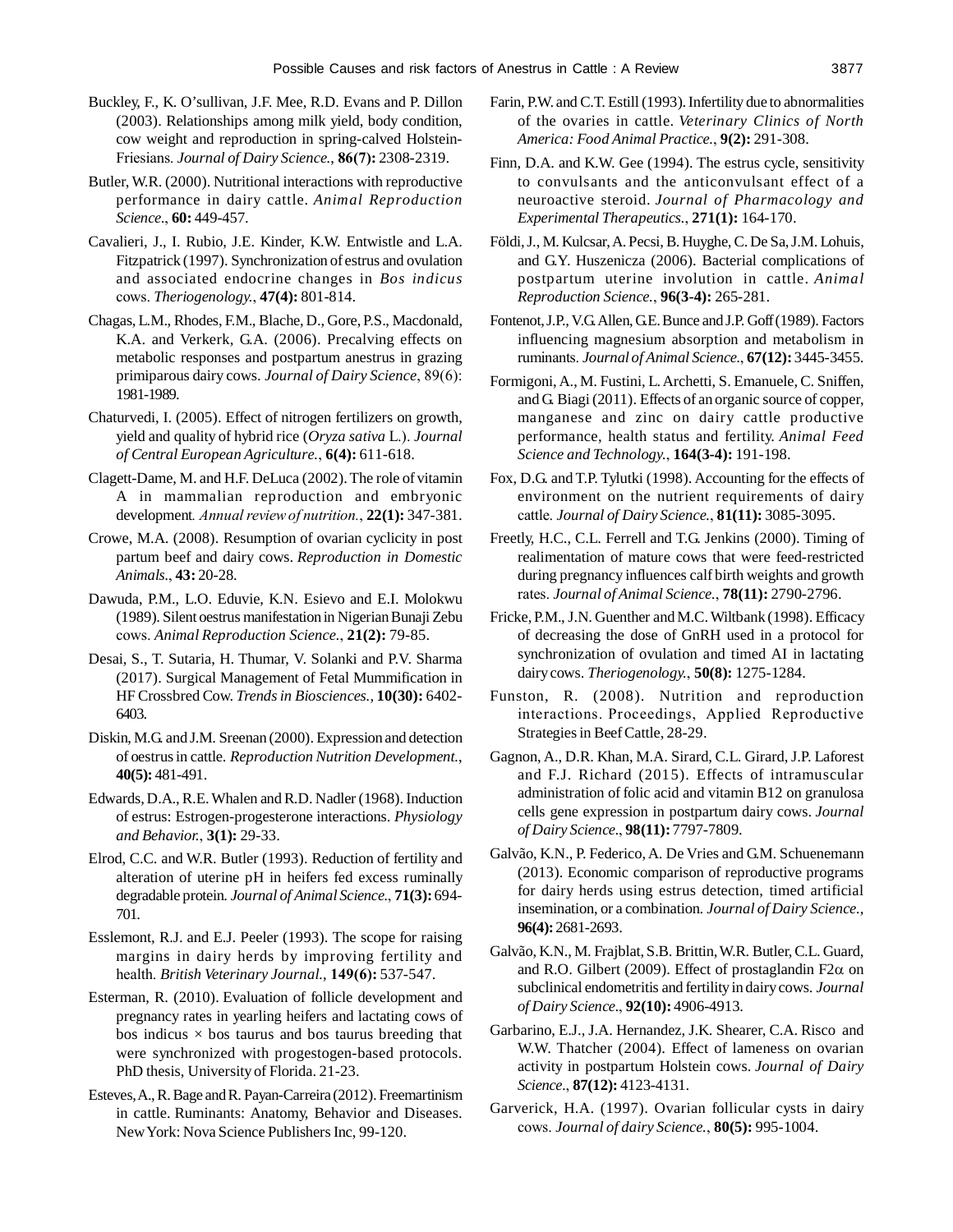- Gentile, A. and S. Testoni (2006). Inherited disorders of cattle: a selected review. *Slov Vet Res.*, **43(1):** 17-29.
- Goff, J.P. (2008). The monitoring, prevention and treatment of milk fever and subclinical hypocalcemia in dairy cows. *The Veterinary Journal.*, **176(1):** 50-57.
- Gordon, P. (2011). Oestrus detection in dairy cattle. In Practice., **33(10):** 542-546.
- Greene, L.W., A.B. Johnson, J. Paterson and R. Ansotegui (1998). Role of trace minerals in cow-calf cycle examined. *Feedstuffs.*, **70(27):** 12-17.
- Griffin, J.L., P.J. Wangsness and G.A. Jung (1980). "Forage Quality Evaluation of Two Warm" Season Range Grasses Using Laboratory and Animal Measurements1. *Agronomy Journal.*, **72(6):** 951-956.
- Griffiths, L.M., S.H. Loeffler, M.T. Socha, D.J. Tomlinson and A.B. Johnson (2007). Effects of supplementing complexed zinc, manganese, copper and cobalt on lactation and reproductive performance of intensively grazed lactating dairy cattle on the South Island of New Zealand. *Animal Feed Science and Technology.*, **137(1-2):** 69-83.
- Hanzen, C.H., M. Pieterse, O. Scenczi and M. Drost (2000). Relative accuracy of the identification of ovarian structures in the cow by ultrasonography and palpation per rectum. *The Veterinary Journal.*, **159(2):** 161-170.
- Haspolat, K., A. Ece, F. Gürkan, Y. Atamer, M. Tutanç and Y. Yolbaş (2007). Relationships between leptin, insulin, IGF-1 and IGFBP-3 in children with energy malnutrition. *Clinical Biochemistry.*, **40(3-4):** 201-205.
- Heinrichs, A.J. (1996). Nutrition and management of replacement cattle. *Animal Feed Science and Technology.,* **59(1-3):** 155-166.
- Herschler, M.S., N.S. Fechheimer and L.O. Gilmore (1962). Congenital abnormalities in cattle: their association with hereditary and environmental factors. *Journal of Dairy Science.*, **45(12):** 1493-1499.
- Hess, B.W. (2000). Vitamin nutrition of cattle consuming forages: Is there a need for supplementation. Cow-Calf Management Guide and Cattle Producer's Library. *C.L*., **381:** 1-3.
- Horst, R.L., J.P. Goff and T.A. Reinhardt (1994). Calcium and vitamin D metabolism in the dairy cow. *Journal of Dairy Science.*, **77(7):** 1936-1951.
- Horton, M.B., G.B. Anderson, R.H. BonDurant and P.T. Cupps (1980). Freemartins in beef cattle twins induced by embryo transfer. *Theriogenology.*, **14(6):** 443-451.
- Howley, P., C.O. Donoghue and K. Heanue (2012). 'Factors affecting farmers' adoption of agricultural innovations: A panel data analysis of the use of artificial insemination among dairy farmers in Ireland. *Journal of Agricultural Science.*, **4(6):** 171.
- Hurley, W.L. and R.M. Doane (1989). Recent developments in the roles of vitamins and minerals in reproduction. *Journal of Dairy Science.*, **72(3):** 784-804.
- Husband, J. (2006). Retained fetal membranes and vulval discharges in a dairy herd. *U.K. Vet. Livestock.*, **11(1):** 39-42.
- Imakawa, K., M.L. Day, M. Garcia-Winder, D.D. Zalesky, R.J. Kittok, B.D. Schanbacher and J.E. Kinder (1986). Endocrine changes during restoration of estrous cycles following induction of anestrus by restricted nutrient intake in beef heifers. *Journal of Animal Science.,* **63(2):** 565-571.
- Jagir, S., D. Dinesh, H. Mrigank and K. Ajeet (2009). Incidences of various etiological factors responsible for repeat breeding syndrome in cattle and buffaloes. *Internet Journal of Veterinary Medicine.*, **6(1):**1-6.
- Jana, D. and M. Ghosh (2014). Foetal mummification owing to severe thermal burn in an indigenous cow. *Explor Anim. Med. Res.*, **4(1):** 121-123.
- Kelly, J.M. and D.A. Whitaker (2001). A multidisciplinary approach to dairy herd health and productivity management. *B.S.A.P.*, **26(1):** 209-222.
- Kesler, D.J., H.A. Garverick, A.B. Caudle, R.G. Elmore, R.S. Youngquist and C.J. Bierschwal (1980). Reproductive hormone and ovarian changes in cows with ovarian cysts. *Journal of Dairy Science.*, **63(1):** 166-170.
- Khan, H.M., M. Bhakat, T.K. Mohanty and T.K. Pathbanda (2014). Influence of vitamin E, macro and micro minerals on reproductive performance of cattle and buffaloes-A review. *Agric. Rev.*, **35(2):** 113-121.
- Krishan, G. (2015). Successful management of mummified fetus in a heifer by prostaglandin therapy and episiotomy. *Veterinary Science Development*., **5(2):** 52-53.
- Kulatunga, C., L. Shalloo, W. Donnelly, E. Robson and S. Ivanov (2017). Opportunistic wireless networking for smart dairy farming. *I.T. Professional.*, **19(2):** 16-23.
- Kumar, P.R., B.C. Prasad, G.C. Bose, V.D. Prasad and M. Sreenu (2017). Diagnosis and Management of fetal Mummification in cow*. Int. J. Sci. Environ. Technol.*, **6(5):** 3044-3048.
- Kyle, S.D., C.J. Callahan and R.D. Allrich (1992). Effect of progesterone on the expression of estrus at the first postpartum ovulation in dairy cattle. *Journal of Dairy Science.*, **75(6):** 1456-1460.
- Ladds, P.W. (1993). Congenital abnormalities of the genitalia of cattle, sheep, goats and pigs. Veterinary Clinics of North America: *Food Animal Practice.*, **9(1):** 127-144.
- Larson, R.L. (2016). Bovine Theriogenology, An Issue of Veterinary Clinics of North America: Food Animal Practice, E-Book. *Elsevier Health Sciences.*, **32(2):** 629-705.
- Lefebvre, R.C. (2015). Fetal mummification in the major domestic species: current perspectives on causes and management. *Veterinary Medicine*: *Research and Reports.*, **6(1):** 233-244.
- Lefebvre, R.C., É. Saint-Hilaire, I. Morin, G.B. Couto, D. Francoz and M. Babkine (2009). Retrospective case study of fetal mummification in cows that did not respond to prostaglandin F2α treatment. *The Canadian Veterinary Journal.*, **50(1):** 71.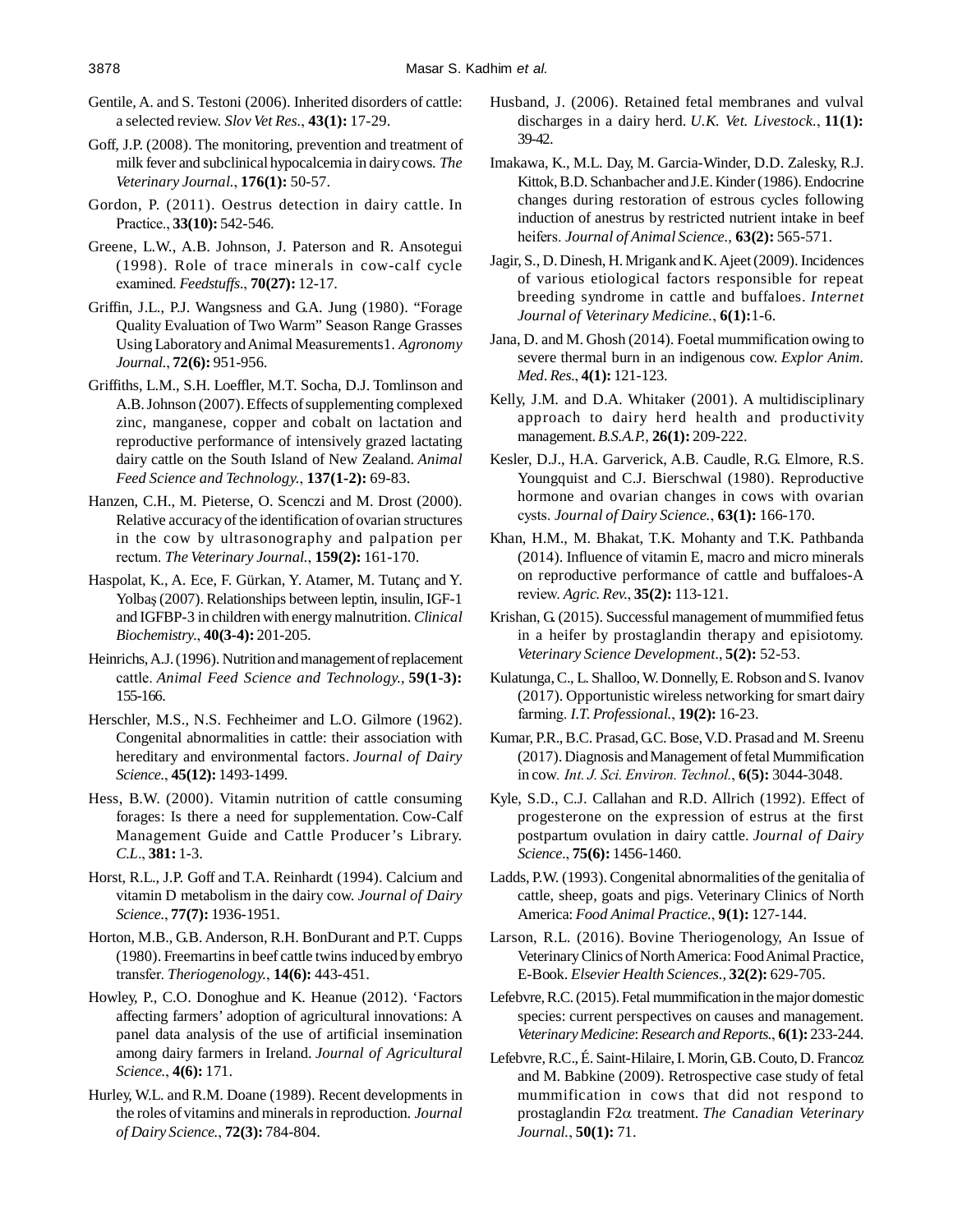- Leipold, H.W., T. Hiraga and S.M. Dennis (1993). Congenital defects of the bovine central nervous system. *Veterinary Clinics of North America: Food Animal Practice.*, **9(1):** 77-91.
- Leonard, F.C., J.M. O'Connell and K.J. O'Farrell (1996). Effect of overcrowding on claw health in first-calved Friesian heifers. *British Veterinary Journal.*, **152(4):** 459-472.
- Li, H.Q., Q. Liu, C. Wang, Z.M. Yang, G. Guo, W.J. Huo and J.X. Liu (2016). Effects of dietary supplements of rumenprotected folic acid on lactation performance, energy balance, blood parameters and reproductive performance in dairy cows. *Animal Feed Science and Technology.*, **213:** 55-63.
- Looney, C.R., J.S. Nelson, H.J. Schneider and D.W. Forrest (2006). Improving fertility in beef cow recipients. *Theriogenology.*, **65(1):** 201-209.
- Lopez, H., F.D. Kanitz, V.R. Moreira, L.D. Satter and M.C. Wiltbank (2004b). Reproductive performance of dairy cows fed two concentrations of phosphorus. *Journal of Dairy Science.*, **87(1):** 146-157.
- Lopez, H., L.D. Satter and M.C. Wiltbank (2004a). Relationship between level of milk production and estrous behavior of lactating dairy cows. *Animal Reproduction Science.*, **81(3-4):** 209-223.
- López-Gatius, F., A. Mirzaei, P. Santolaria, G. Bech-Sàbat, C. Nogareda, I. García-Ispierto and J.L. Yániz, (2008). Factors affecting the response to the specific treatment of several forms of clinical anestrus in high producing dairy cows. *Theriogenology.,* **69(9):** 1095-1103.
- McDougall, S. (2001). Effect of intrauterine antibiotic treatment on reproductive performance of dairy cows following periparturient disease. *New Zealand Veterinary Journal.*, **49(4):** 150-158.
- McDowell, L.R. (1996). Feeding minerals to cattle on pasture. *Animal Feed Science and Technology.*, **60(3-4):** 247-271.
- Mcneilly, A.S., M.E. O'connell and D.T. Baird (1982). Induction of ovulation and normal luteal function by pulsed injections of luteinizing hormone in anestrous ewes. *Endocrinology.*, **110(4):** 1292-1299.
- Meethal, S.V. and C.S. Atwood (2005). The role of hypothalamicpituitary-gonadal hormones in the normal structure and functioning of the brain. *Cell. Mol. Life Sci.*, **62(3):** 257-270.
- Moore, K.J., T.A. White, R.L. Hintz, P.K. Patrick and E.C. Brummer (2004). Sequential grazing of cool-and warmseason pastures. *Agronomy Journal.*, **96(4):** 1103-1111.
- Morris, M.J., K. Kaneko, S.L. Walker, D.N. Jones, J.E. Routly, R.F. Smith and H. Dobson (2011). Influence of lameness on follicular growth, ovulation, reproductive hormone concentrations and estrus behavior in dairy cows. *Theriogenology.*, **76(4):** 658-668.
- Muehlenbein, E.L., D.R. Brink, G.H. Deutscher, M.P. Carlson and A.B. Johnson (2001). Effects of inorganic and organic copper supplemented to first-calf cows on cow reproduction

and calf health and performance. *Journal of Animal* Science., **79(7):** 1650-1659.

- Mulvihill, J.J. (1972). *Congenital and Genetic Disease in Domestic Animals. Science.*, **176(4031):** 132-137
- Nayyar, S. and R. Jindal (2010). Essentiality of antioxidant vitamins for ruminants in relation to stress and reproduction. *Iranian Journal of Veterinary Research*, **11(1):** 1-9.
- Nocek, J.E., M.T. Socha and D.J. Tomlinson (2006). The effect of trace mineral fortification level and source on performance of dairy cattle. *Journal of Dairy Science.*, **89(7):** 2679-2693.
- Olechnowicz, J. and J.M. Jaskowski (2011). Reasons for culling, culling due to lameness and economic losses in dairy cows. *Medycyna Weterynaryjna.*, **67(9):** 618-621.
- Overton, T.R. and T. Yasui (2014). Practical applications of trace minerals for dairy cattle. *Journal of Animal Science.*, **92(2):** 416-426.
- Palmieri, C., E. Schiavi and L. Della Salda (2011). Congenital and acquired pathology of ovary and tubular genital organs in ewes: A review. *Theriogenology.,* **75(3):** 393-410.
- Parmar, S.C., C.P. Parmar and J.A. Patel (2016). Use of  $PGF2\alpha$  in Ovarian and Uterine Pathological conditions of bovine: A therapeutic Approach. *Exploratory Animal and Medical Research.*, **6(2):** 132-2141.
- Peter, A., P. Vos and D.J. Ambrose (2009a). Postpartum anestrus in dairy cattle. *Theriogenology.*, **71(9):** 1333-1342.
- Peter, A.T. (2004). An update on cystic ovarian degeneration in cattle. *Reproduction in Domestic Animals.*, **39(1):** 1-7.
- Peter, A.T., H. Levine, M. Drost and D.R. Bergfelt (2009b). Compilation of classical and contemporary terminology used to describe morphological aspects of ovarian dynamics in cattle. *Theriogenology.*, **71(9):** 1343-1357.
- Pradhan, R. and N. Nakagoshi (2008). Reproductive disorders in cattle due to nutritional status. *Journal of International Development and Cooperation.,* **14(1):** 45-66.
- Purohit, G.N. and J.S. Mehta (2006). Dystocia in cattle and buffaloes: A retrospective analysis of 156 cases. *Veterinary Practitioner.*, **7(1):** 31-34.
- Rae, D.O., W.E. Kunkle, P.J. Chenoweth, R.S. Sand and T. Tran (1993). Relationship of parity and body condition score to pregnancy rates in Florida beef cattle. *Theriogenology.*, **39(5):** 1143-1152.
- Rajala-Schultz, P.J., W.A. Saville, G.S. Frazer and T.E. Wittum (2001). Association between milk urea nitrogen and fertility in Ohio dairy cows. *J. of Dairy Science.*, **84(2):** 482-489.
- Ranasinghe, R.K., T. Nakao, K. Yamada and K. Koike (2010). Silent ovulation, based on walking activity and milk progesterone concentrations, in Holstein cows housed in a free-stall barn. *Theriogenology.*, **73(7):** 942-949.
- Reist, M., A. Koller, A. Busato, U. Kupfer and J.W. Blum (2000). First ovulation and ketone body status in the early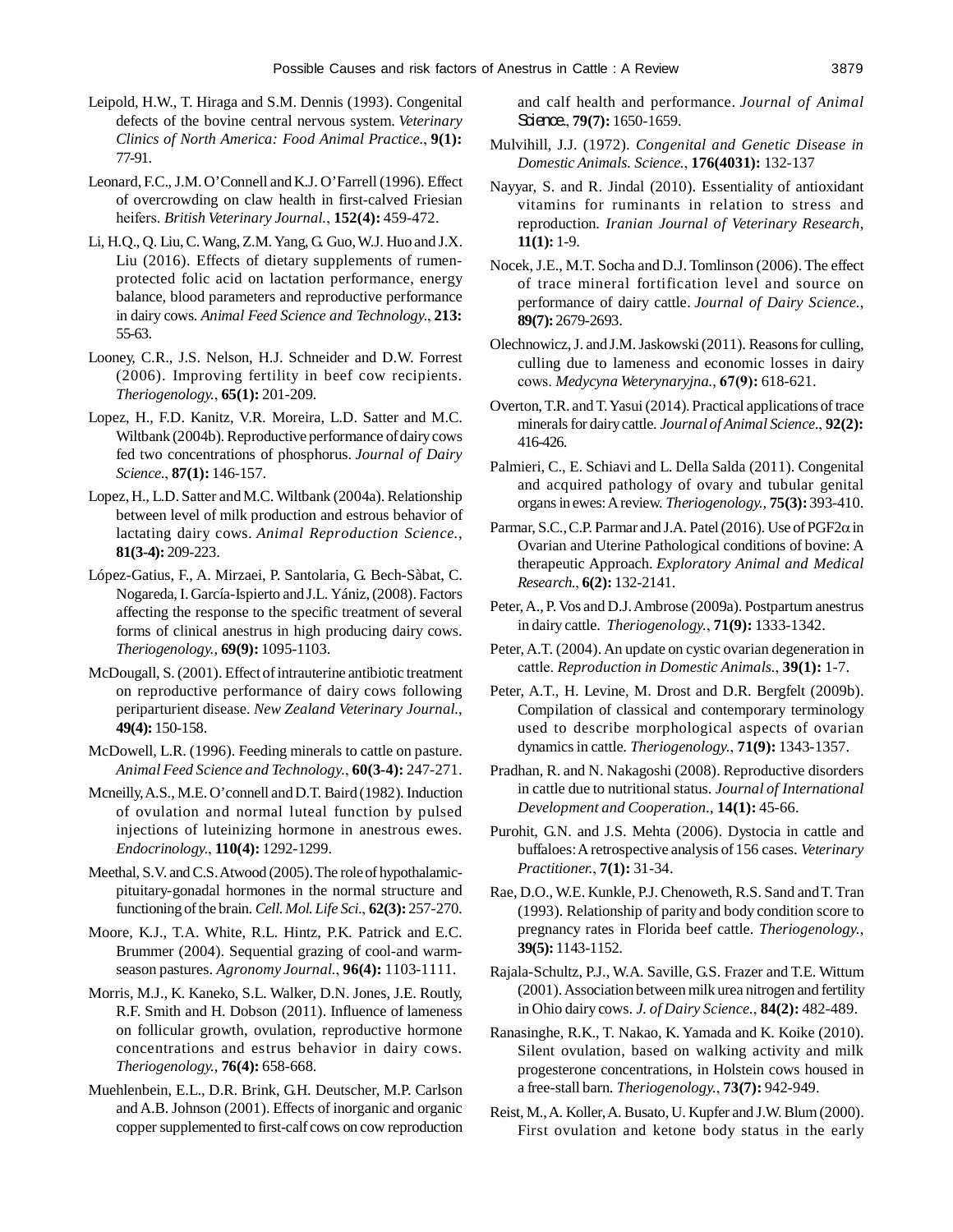postpartum period of dairy cows. *Theriogenology.*, **54(5):** 685-701.

- Reith, S. and S. Hoy (2018). Behavioral signs of estrus and the potential of fully automated systems for detection of estrus in dairy cattle. *Animal.*, **12(2):** 398-407.
- Rhodes, F.M., S. McDougall, C.R. Burke, G.A. Verkerk and K.L. Macmillan (2003). Invited review: Treatment of cows with an extended postpartum anestrous interval. *Journal of Dairy Science.*, **86(6):** 1876-1894.
- Roberts, A.J., R.A. Nugent III, T.G. Jenkins and J.M. Klindt (1993). The Relationship of Metabolic Hormones, Nutrition and Postpartum Anestrus In Different Biological Types of Cattle. https://digitalcommons.unl.edu/hruskareports/156.
- Roberts, S.J. (1986). Diseases and accidents of the gestation period. Veterinary Obstetrics and Genital Disease. 3rd edition, Theriogenology, Newton Abbot, UK: David and Charles. 123-144.
- Roelofs, J., F. López-Gatius, R.F. Hunter, F.M. Van Eerdenburg and C. Hanzen (2010). When is a cow in estrus? Clinical and practical aspects. *Theriogenology.,* **74(3):** 327-344.
- Roelofs, J.B., F.M. Van Eerdenburg, N.M. Soede and B. Kemp (2005). Various behavioral signs of estrous and their relationship with time of ovulation in dairy cattle. *Theriogenology.*, **63(5):** 1366-1377.
- Santos, J.P., R.S. Bisinotto, E.S. Ribeiro, F.S. Lima, L.F. Greco, C.R. Staples and T.E. Spencer (2011). Applying nutrition and physiology to improve reproduction in dairy cattle. *Reproduction in Domestic Ruminants.,* **VII:** 387-403.
- Sanz, A., A. Bernués, D. Villalba, I. Casasús and R. Revilla (2004). Influence of management and nutrition on postpartum interval in Brown Swiss and Pirenaica cows. *Livestock Production Science.*, **86(1-3):** 179-191.
- Schillo, K.K. (1992). Effects of dietary energy on control of luteinizing hormone secretion in cattle and sheep. *Journal of Animal Science.*, **70(4):** 1271-1282.
- Schneider, A., L.M. Pfeifer, L.T. Hax, G.R. Paludo, F.D. Pino, N.L. Dionello and M.N. Corrêa (2010). Insulin-like growth factor and growth hormone receptor in postpartum lactating beef cows. *Pesquisa Agropecuária Brasileira.*, **45(8):** 925-931.
- Schwab, C.G., S.E. Boucher and B.K. Sloan (2007). Metabolizable protein and amino acid nutrition of the cow: Where are we in 2007. In Proceedings of the  $68<sup>th</sup>$  annual minnesota nutrition conference. Pp: 121-138.
- Settergren, I. (1997). Ovarian hypoplasia in heifers due to germ cell weakness. *Theriogenology.*, **47(2):** 531-539.
- Sheldon, I.M., G.S. Lewis, S. LeBlanc and R.O. Gilbert (2006). Defining postpartum uterine disease in cattle. *Theriogenology.*, **65(8):** 1516-1530.
- Sheldon, I.M., E.J. Williams, A.N. Miller, D.M. Nash and S. Herath (2008). Uterine diseases in cattle after parturition. *The Veterinary Journal.*, **176(1):** 115-121.
- Short, R.E., R.A. Bellows, R.B. Staigmiller, J.G. Berardinelli and

E.E. Custer (1990). Physiological mechanisms controlling anestrus and infertility in postpartum beef cattle. *Journal of Animal Science.*, **68(3):** 799-816.

- Siciliano-Jones, J.L., M.T. Socha, D.J. Tomlinson and J.M. DeFrain (2008). Effect of trace mineral source on lactation performance, claw integrity and fertility of dairy cattle. *Journal of Dairy Science.*, **91(5):** 1985-1995.
- Silver, J., C. Yalcindag, A. Sela-Brown, R. Kilav and T. Naveh-Many (1999). Regulation of the parathyroid hormone gene by vitamin D, calcium and phosphate. *Kidney International.*, **56:** S2-S7.
- Simpson, J.L. and A. Rajkovic (1999). Ovarian differentiation and gonadal failure. American *Journal of Medical Genetics.*, **89(4):** 186-200.
- Sinclair, K.D., M. Kuran, F.E. Gebbie, R. Webb and T.G. McEvoy (2000). Nitrogen metabolism and fertility in cattle: II. Development of oocytes recovered from heifers offered diets differing in their rate of nitrogen release in the rumen. *Journal of Animal Science.*, **78(10):** 2670-2680.
- Smith, B.P. (2014). Large animal internal medicine-E-Book.  $5<sup>th</sup>$ edition, Elsevier Health Sciences, Missouri, USA. 1402.
- Sood, P., A.S. Nanda and N. Singh (2009). Effect of lameness on follicular dynamics in postpartum anestrous crossbred cows. *Veterinarski Arhiv.*, **79(6):** 531-542.
- Stephens, L.R. and K.J. Slee (1987). Metronidazole for the treatment of bovine pyometra. *Australian Veterinary Journal.*, **64(11):** 343-346.
- Stevenson, J.S., E.P. Call, R.K. Scoby and A.P. Phatak (1990). Double insemination and gonadotropin-releasing hormone treatment of repeat-breeding dairy cattle. *Journal of Dairy Science.,* **73(7):** 1766-1772.
- Stewart, R.E., J.S. Stevenson, M.O. Mee, I. Rettmer and J.E. Schneider (1993). Induction of estrus after thyroidectomy in nonlactating Holstein cows. *Journal of Dairy Science.*, **76(9):** 2619-2623.
- Tallam, S. K., A.D. Ealy, K.A. Bryan and Z. Wu (2005). Ovarian activity and reproductive performance of dairy cows fed different amounts of phosphorus. *Journal of Dairy Science.*, **88(10):** 3609-3618.
- Tharnish, T.A. and L.L. Larson (1992). Vitamin A supplementation of Holsteins at high concentrations: progesterone and reproductive responses. *Journal of Dairy Science.*, **75(9):** 2375-2381.
- Vanholder, T., G. Opsomer and A. De Kruif (2006). Aetiology and pathogenesis of cystic ovarian follicles in dairy cattle: a review*. Reproduction Nutrition Development.*, **46(2):** 105-119.
- Veiga-Lopez, A., A. Gonzalez-Bulnes, J.F. Tresguerres, V. Dominguez, C. Ariznavarreta and M.J. Cocero (2006). Causes, characteristics and consequences of anovulatory follicles in superovulated sheep. *Domestic Animal Endocrinology.*, **30(2):** 76-87.
- Viker, S.D., W.J. McGuire, J.M. Wright, K.B. Beeman and G.H.